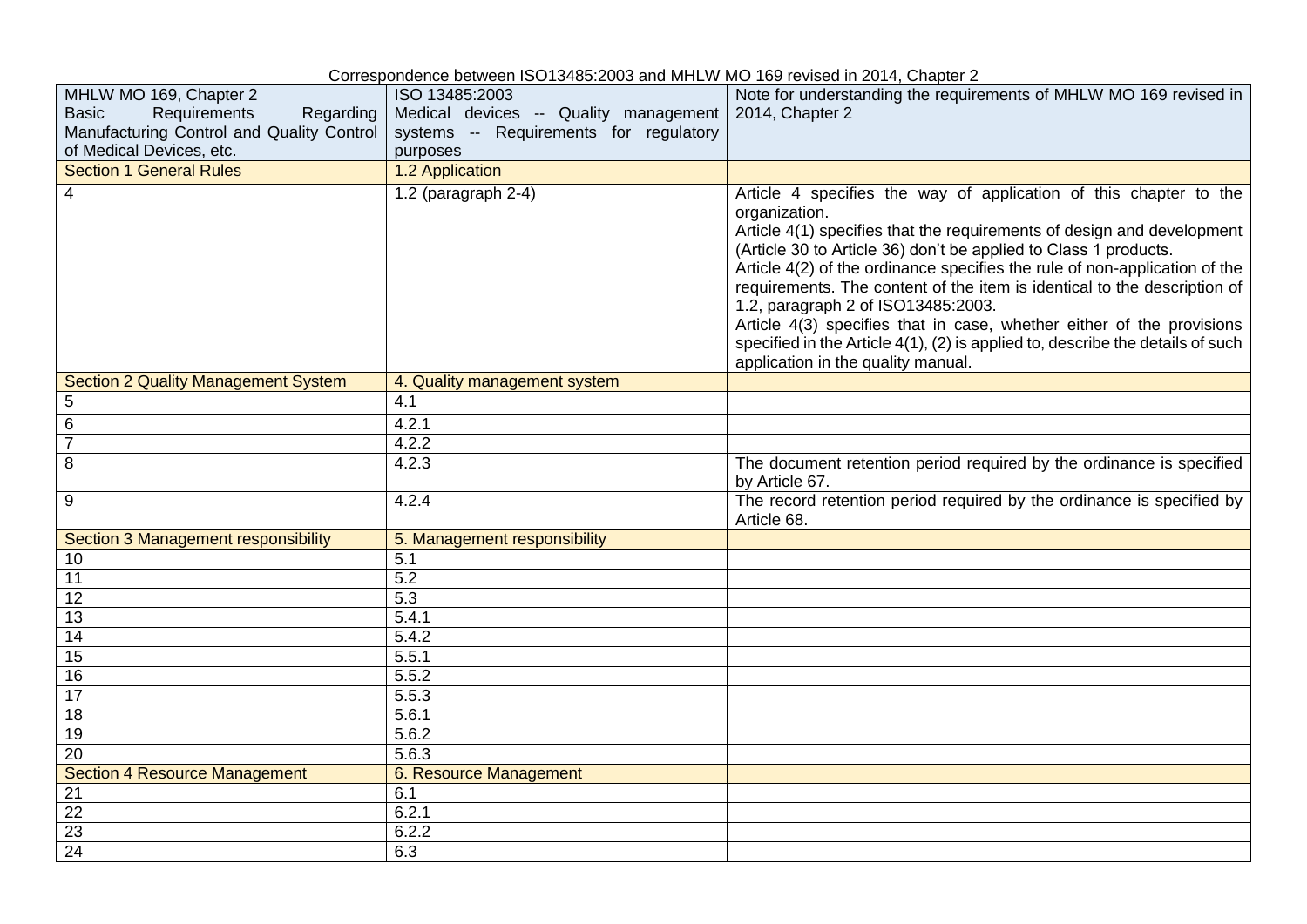Correspondence between ISO13485:2003 and MHLW MO 169 revised in 2014, Chapter 2

| 25                            | 6.4                    |                                                                                                                                                                                                                                                                                                                                                                                                                                                                                                                       |
|-------------------------------|------------------------|-----------------------------------------------------------------------------------------------------------------------------------------------------------------------------------------------------------------------------------------------------------------------------------------------------------------------------------------------------------------------------------------------------------------------------------------------------------------------------------------------------------------------|
|                               |                        |                                                                                                                                                                                                                                                                                                                                                                                                                                                                                                                       |
|                               |                        |                                                                                                                                                                                                                                                                                                                                                                                                                                                                                                                       |
| Section 5 Product realization | 7. Product realization |                                                                                                                                                                                                                                                                                                                                                                                                                                                                                                                       |
| 26                            | 7.1                    |                                                                                                                                                                                                                                                                                                                                                                                                                                                                                                                       |
| $\overline{27}$               | 7.2.1                  |                                                                                                                                                                                                                                                                                                                                                                                                                                                                                                                       |
| $\overline{28}$               | 7.2.2                  |                                                                                                                                                                                                                                                                                                                                                                                                                                                                                                                       |
| 29                            | 7.2.3                  |                                                                                                                                                                                                                                                                                                                                                                                                                                                                                                                       |
| 30                            | 7.3.1                  |                                                                                                                                                                                                                                                                                                                                                                                                                                                                                                                       |
| 31                            | 7.3.2                  |                                                                                                                                                                                                                                                                                                                                                                                                                                                                                                                       |
| 32                            | 7.3.3                  |                                                                                                                                                                                                                                                                                                                                                                                                                                                                                                                       |
| 33                            | 7.3.4                  |                                                                                                                                                                                                                                                                                                                                                                                                                                                                                                                       |
| 34                            | 7.3.5                  |                                                                                                                                                                                                                                                                                                                                                                                                                                                                                                                       |
| $\overline{35}$               | 7.3.6                  | Clinical evaluations and/or evaluation of performance of the medical<br>device conducted based on the requirement of PMD Act (Japanese<br>Medical Device legislation) are required to be performed as part of<br>design and development validation by this article.                                                                                                                                                                                                                                                   |
| 36                            | 7.3.7                  |                                                                                                                                                                                                                                                                                                                                                                                                                                                                                                                       |
| 37                            | 7.4.1                  |                                                                                                                                                                                                                                                                                                                                                                                                                                                                                                                       |
| 38                            | 7.4.2                  |                                                                                                                                                                                                                                                                                                                                                                                                                                                                                                                       |
| 39                            | 7.4.3                  |                                                                                                                                                                                                                                                                                                                                                                                                                                                                                                                       |
| 40                            | 7.5.1.1                |                                                                                                                                                                                                                                                                                                                                                                                                                                                                                                                       |
| $\overline{41}$               | 7.5.1.2.1              |                                                                                                                                                                                                                                                                                                                                                                                                                                                                                                                       |
| 42                            | 7.5.1.2.2              | The requirements of Article 42 are only applied to "installation-control-<br>required medical devices", which are specified in Article 114-55(1) of<br>the Ministerial Ordinance for enforcement of PMD Act. The installation-<br>control-required medical devices are the devices that need assembling<br>for installation and need control for the assembling to prevent<br>occurrence of public health hazard. The devices are designated to by<br>the notification of the Ministry of Health, Labor, and Welfare. |
| 43                            | 7.5.1.2.3              |                                                                                                                                                                                                                                                                                                                                                                                                                                                                                                                       |
| 44                            | 7.5.1.3                |                                                                                                                                                                                                                                                                                                                                                                                                                                                                                                                       |
| 45                            | 7.5.2.1                |                                                                                                                                                                                                                                                                                                                                                                                                                                                                                                                       |
| 46                            | 7.5.2.2                |                                                                                                                                                                                                                                                                                                                                                                                                                                                                                                                       |
| 47                            | 7.5.3.1                |                                                                                                                                                                                                                                                                                                                                                                                                                                                                                                                       |
| 48                            | 7.5.3.2.1              |                                                                                                                                                                                                                                                                                                                                                                                                                                                                                                                       |
| 49                            | 7.5.3.2.2              | The requirements of Article 49 are only applied to "specially<br>designated medical devices", which are specified by the Article 68-5 of<br>PMD Act.<br>The devices are designated by the Minister of Health, Labour and                                                                                                                                                                                                                                                                                              |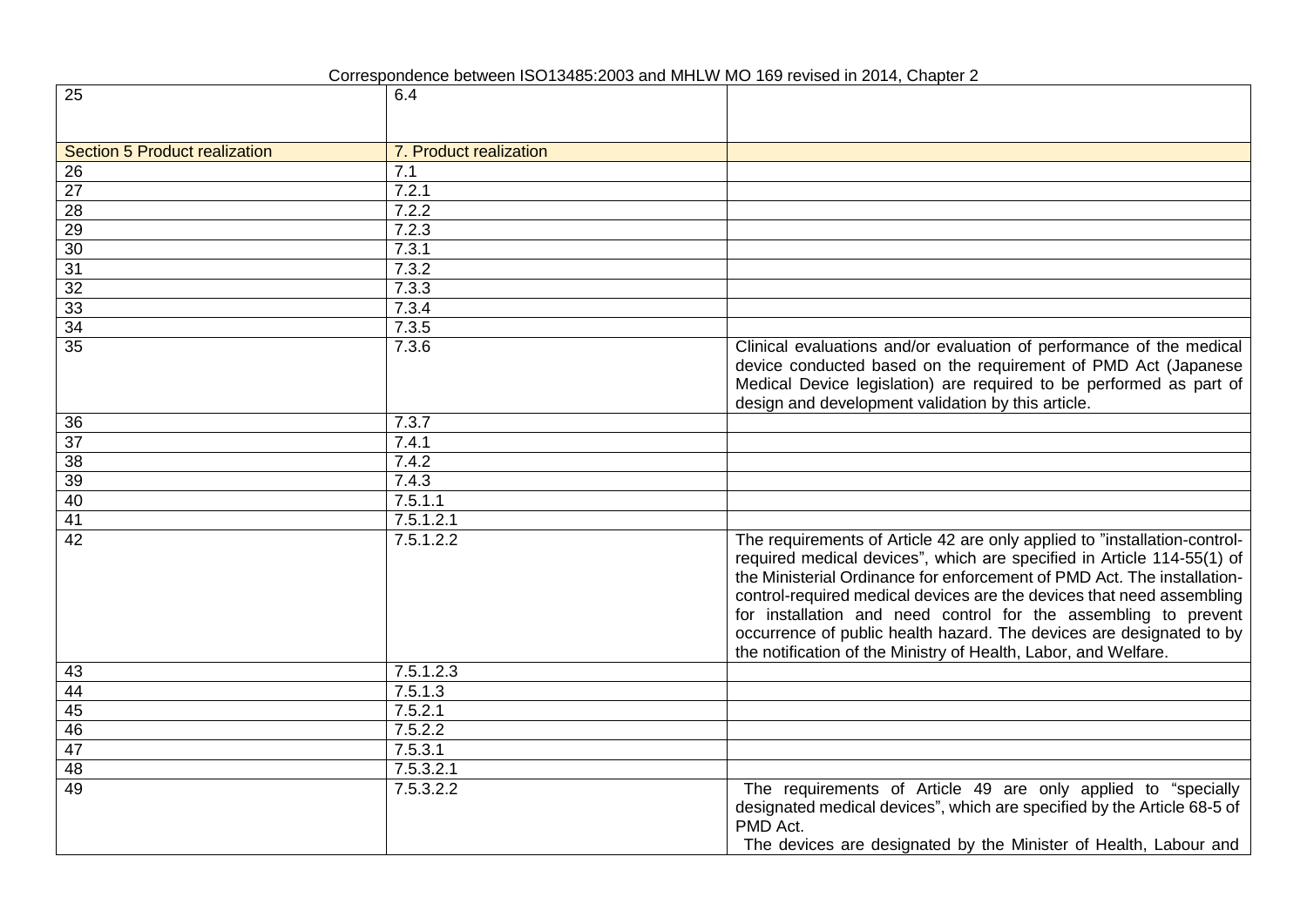|                                                    |                                         | Welfare as those whose location is needed to be traceable to prevent<br>occurrence or spread of hazards to the public health and hygiene,<br>among those which is used by means of implantation in the human<br>body and intended to be used outside the facilities providing medical<br>treatment.<br>Specially designated medical devices are included in the "active<br>implantable medical devices and implantable medical devices" which<br>are required to be complied with the requirement in 7.5.3.2.2 of<br>ISO13485:2003. So the organization complied with the requirement of<br>Article 49 of MHLW MO 169, when they are complied with the<br>requirement of 7.5.3.2.2 of ISO13485:2003.<br>The requirements of maintenance of distribution record in<br>ISO13485:2003, which are the second and third sentence of 7.5.3.2.2, |
|----------------------------------------------------|-----------------------------------------|-------------------------------------------------------------------------------------------------------------------------------------------------------------------------------------------------------------------------------------------------------------------------------------------------------------------------------------------------------------------------------------------------------------------------------------------------------------------------------------------------------------------------------------------------------------------------------------------------------------------------------------------------------------------------------------------------------------------------------------------------------------------------------------------------------------------------------------------|
|                                                    |                                         | are only applicable to the Marketing Authorization Holder. When the<br>organization is the person operating the registered manufacturing site,<br>the requirements are not applicable to him/her.                                                                                                                                                                                                                                                                                                                                                                                                                                                                                                                                                                                                                                         |
| 50                                                 | 7.5.3.3                                 |                                                                                                                                                                                                                                                                                                                                                                                                                                                                                                                                                                                                                                                                                                                                                                                                                                           |
| 51                                                 | 7.5.4                                   |                                                                                                                                                                                                                                                                                                                                                                                                                                                                                                                                                                                                                                                                                                                                                                                                                                           |
| 52                                                 | 7.5.5                                   |                                                                                                                                                                                                                                                                                                                                                                                                                                                                                                                                                                                                                                                                                                                                                                                                                                           |
| 53                                                 | 7.6                                     |                                                                                                                                                                                                                                                                                                                                                                                                                                                                                                                                                                                                                                                                                                                                                                                                                                           |
| Section 6 Measurement, analysis and<br>improvement | 8 Measurement, analysis and improvement |                                                                                                                                                                                                                                                                                                                                                                                                                                                                                                                                                                                                                                                                                                                                                                                                                                           |
| 54                                                 | 8.1                                     |                                                                                                                                                                                                                                                                                                                                                                                                                                                                                                                                                                                                                                                                                                                                                                                                                                           |
| 55                                                 | 8.2.1                                   |                                                                                                                                                                                                                                                                                                                                                                                                                                                                                                                                                                                                                                                                                                                                                                                                                                           |
| 56                                                 | 8.2.2                                   |                                                                                                                                                                                                                                                                                                                                                                                                                                                                                                                                                                                                                                                                                                                                                                                                                                           |
| 57                                                 | 8.2.3                                   |                                                                                                                                                                                                                                                                                                                                                                                                                                                                                                                                                                                                                                                                                                                                                                                                                                           |
| 58                                                 | 8.2.4.1                                 |                                                                                                                                                                                                                                                                                                                                                                                                                                                                                                                                                                                                                                                                                                                                                                                                                                           |
| 59                                                 | 8.2.4.2                                 | The requirements of Article 59 are only applied to "specially<br>designated medical devices" (see the note for Article 49 of the<br>ordinance).<br>Specially designated medical devices are included in the "active<br>implantable medical devices and implantable medical devices" which<br>are required to be complied with the requirement in 8.2.4.2 of<br>ISO13485:2003. So the organization complied with the requirement of<br>Article 59 of MHLW MO 169, when they are complied with the<br>requirement of 8.2.4.2 of ISO13485:2003.                                                                                                                                                                                                                                                                                              |
| 60                                                 | 8.3                                     |                                                                                                                                                                                                                                                                                                                                                                                                                                                                                                                                                                                                                                                                                                                                                                                                                                           |
| 61                                                 | 8.4                                     |                                                                                                                                                                                                                                                                                                                                                                                                                                                                                                                                                                                                                                                                                                                                                                                                                                           |
| 62                                                 | 8.5.1                                   | Article 62(6) specifies the requirements of establishment of<br>procedures to notify adverse events for the Marketing Authorization                                                                                                                                                                                                                                                                                                                                                                                                                                                                                                                                                                                                                                                                                                       |